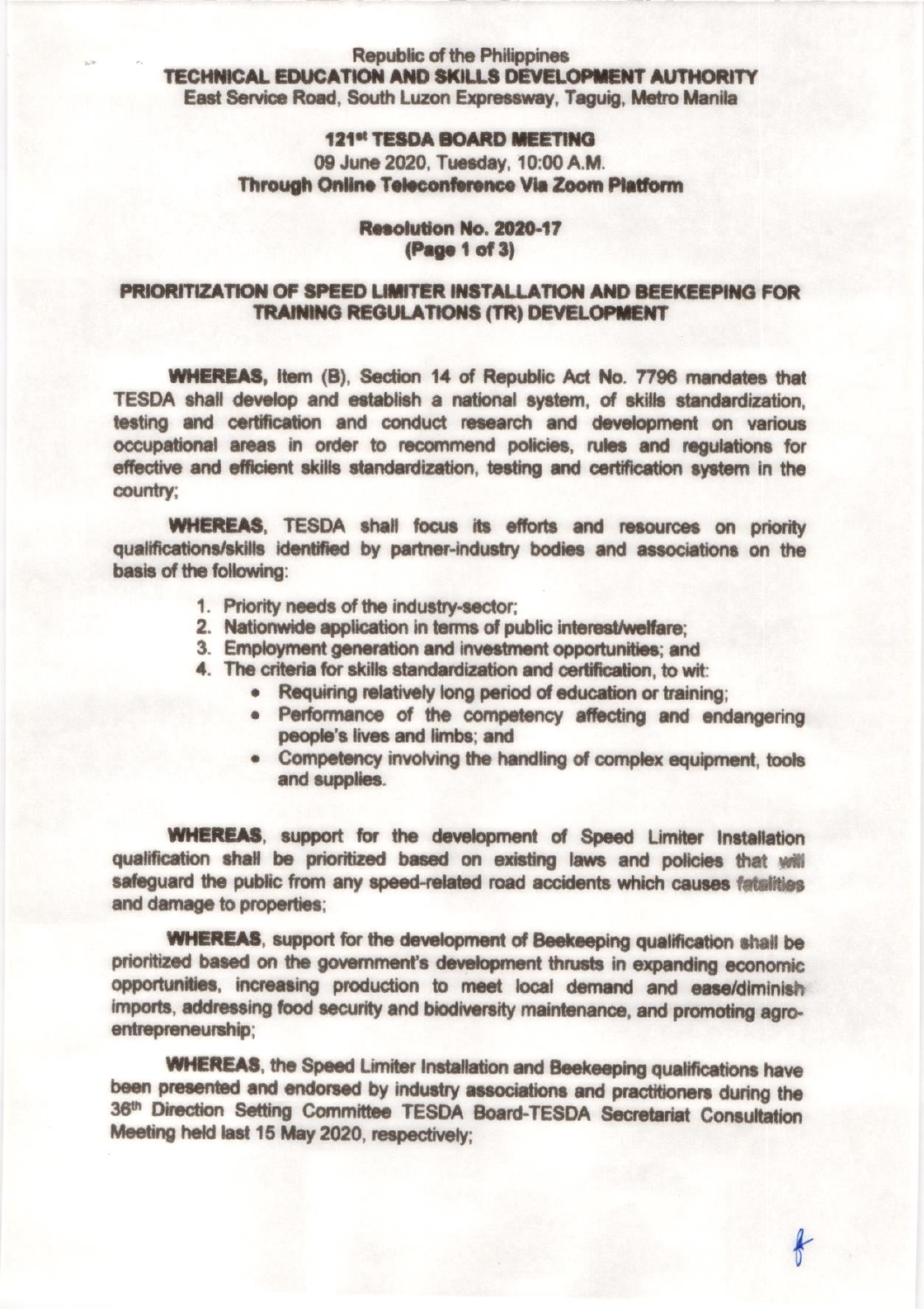#### **Republic of the Philippines TECHNICAL EDUCATION AND SKILLS DEVELOPMENT AUTHORITY** East Service Road, South Luzon Expressway, Taquiq, Metro Manila

# **121st TESDA BOARD MEETING** 09 June 2020, Tuesday, 10:00 A.M. **Through Online Teleconference Via Zoom Platform**

### Resolution No. 2020-17 (Page 2 of 3)

### PRIORITIZATION OF SPEED LIMITER INSTALLATION AND BEEKEEPING FOR **TRAINING REGULATIONS (TR) DEVELOPMENT**

NOW, THEREFORE, BE IT RESOLVED, AS IT IS HEREBY RESOLVED. that the TESDA Board approves the prioritization of the Speed Limiter Installation and Beekeeping for TR development.

BE IT RESOLVED FINALLY, that a copy of this Resolution be disseminated to all parties concerned.

Approved this 09th day of June 2020.

Atty. MARICHELLE D. DE GUZMAN **TESDA Board Secretary** 

Attested by:

**SEC. ISIDRO S LAPEÑA, PhD. CSEE Designated Chairperson, TESDA Board Director General, TESDA** 

(Original Signed) **USEC. RENATO L. EBARLE** Department of Labor and Employment

(Original Signed) **USEC. DIOSDADO M. SAN ANTONIO Department of Education**